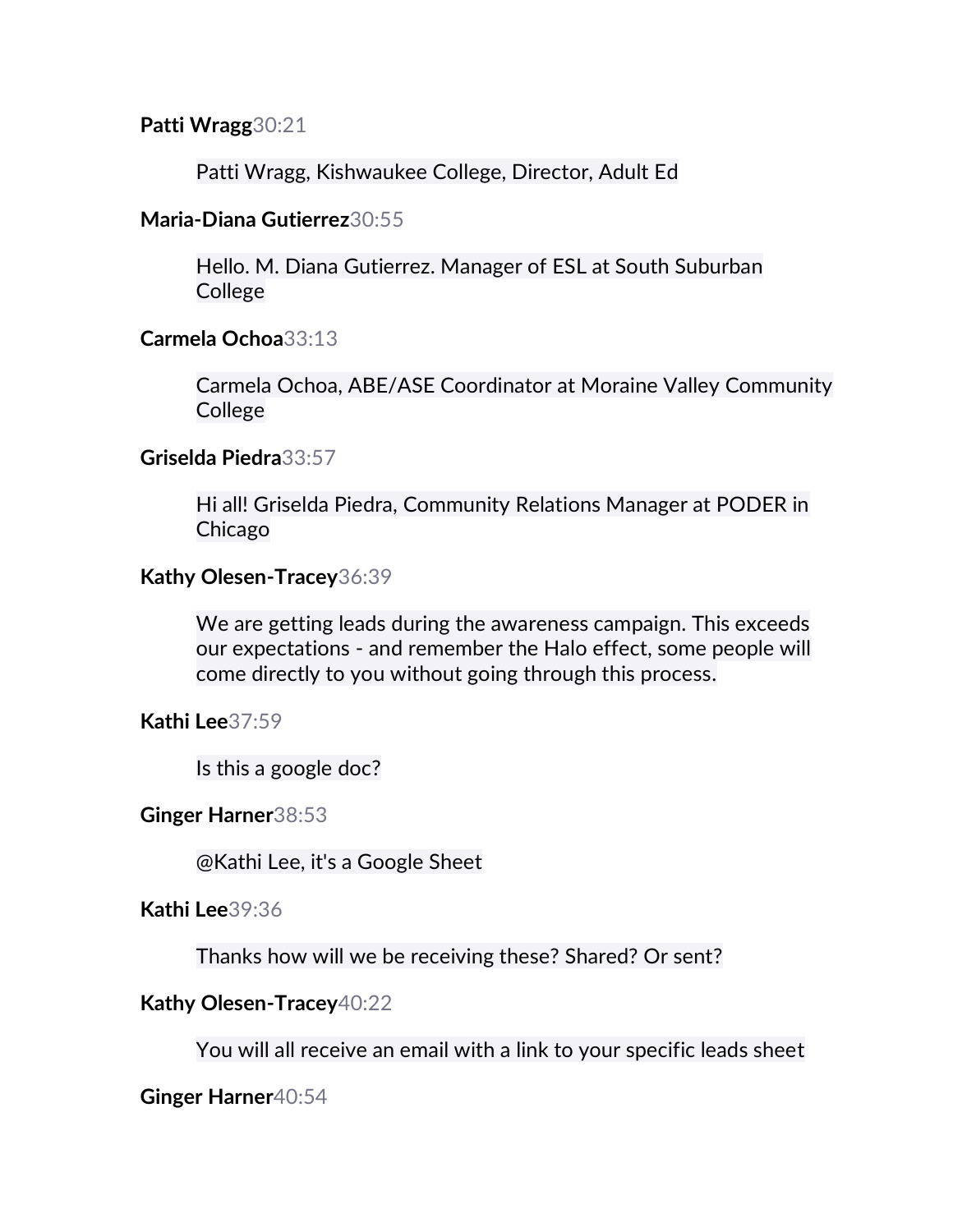You'll get an email with the link to this sheet, and from what I understand, your generated leads will be recorded directly on to your sheet.

#### **Tricia Wagner**41:15

How are the leads disseminated between multiple providers within an area?

### **Maryanne Conlin**43:34

The leads, as they come in are entered into a Google sheet - there is an algorithm in the sheet that automatically transfers the lead to each program's sheet one a program is assigned by the Hotline team

#### **Corinne Benedetto**45:23

@Maryanne: just clarifying that leads may be assigned to multiple providers depending upon the algorithm?

#### **Maryanne Conlin**46:01

Tricia - we are running ads across the state - the goal is to ensure that all programs get leads - If you find you are not getting enough leads- you can type a BIG note just on an empty line on your sheet we check the sheets weekly - so I'll see it and try to direct more ads in your area.

#### **Maryanne Conlin**46:52

@Corinne - yes - we will try to assign 2 providers ( 3 in Chicago)

### **Tricia Wagner**47:51

#### Thanks for that detail!

#### **Sue Barauski**47:58

Like the Hotline operation now, each Lead, based on their zip code, will receive contact info for 2-3 programs in that area; with consideration also for what type of class the Lead is looking for.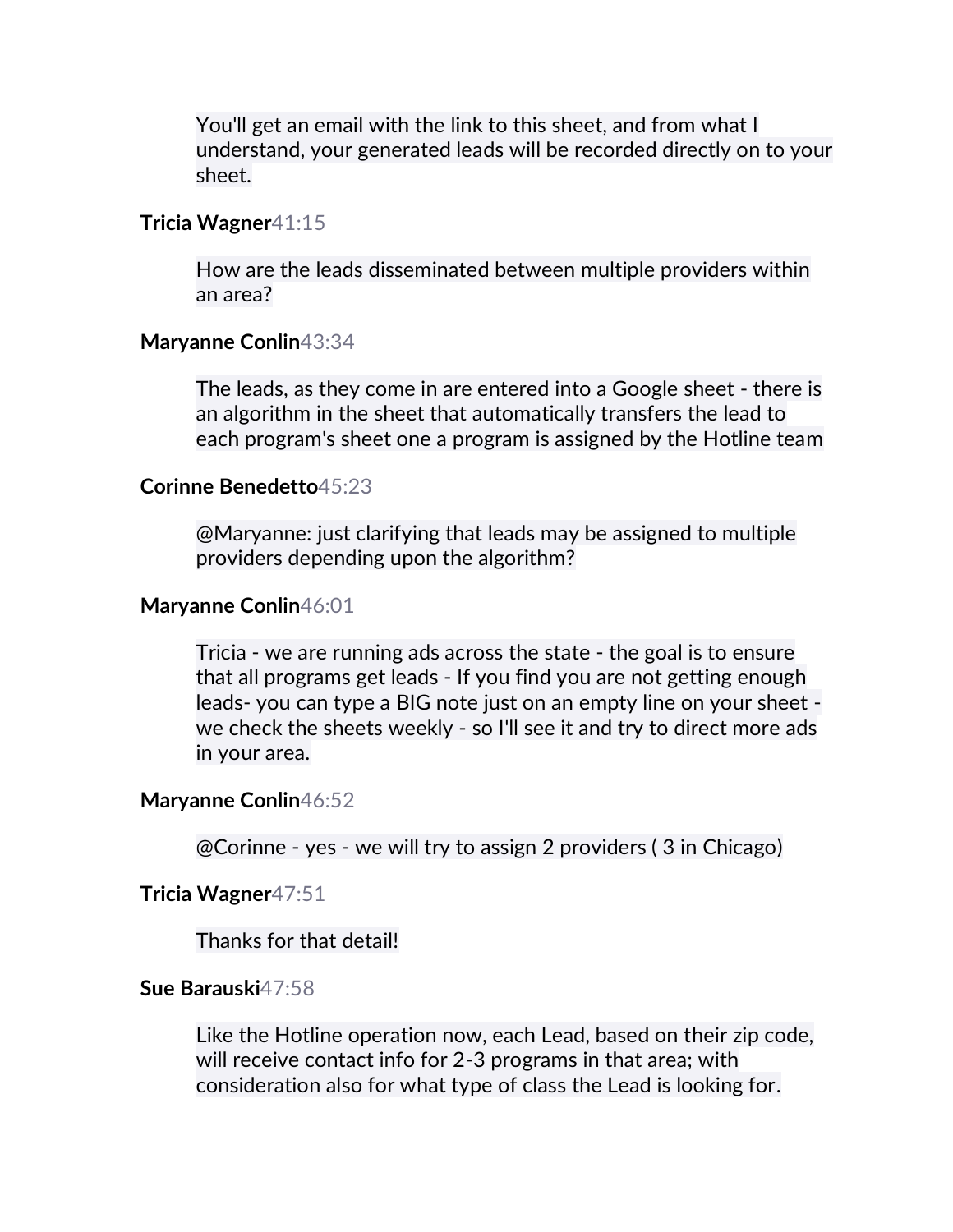### **Maryanne Conlin**49:00

You also most likely have a local access channel that you can also send a press release

### **Tricia Wagner**49:19

Our College marketing department maintains connections to media they're a wonderful partner in any efforts related to interfacing with the media.

### **Maryanne Conlin**50:07

@Tricia- that is a great resource for you. We will have a few tools you can share with them in the toolkit

### **Tricia Wagner**51:56

Cool.

### **Cindy Lock**53:57

Yes, Tricia - same here. Our Community Relations department at our college actually requires us to vet all print and digital releases through them.

### **Tricia Wagner**54:41

Same here, Cindy. We wouldn't reach out to the media independently of our Marketing Department.

### **Maryanne Conlin**54:46

What Michele is explaining now is like "using an outline" that you teach your students. If you have an outline of what your story is having that outline before the email goes out will help you actually get a story published

### **Maryanne Conlin**58:56

Human interest stories tend to be good stories. A couple of challenges we have run into though is: The student does not want to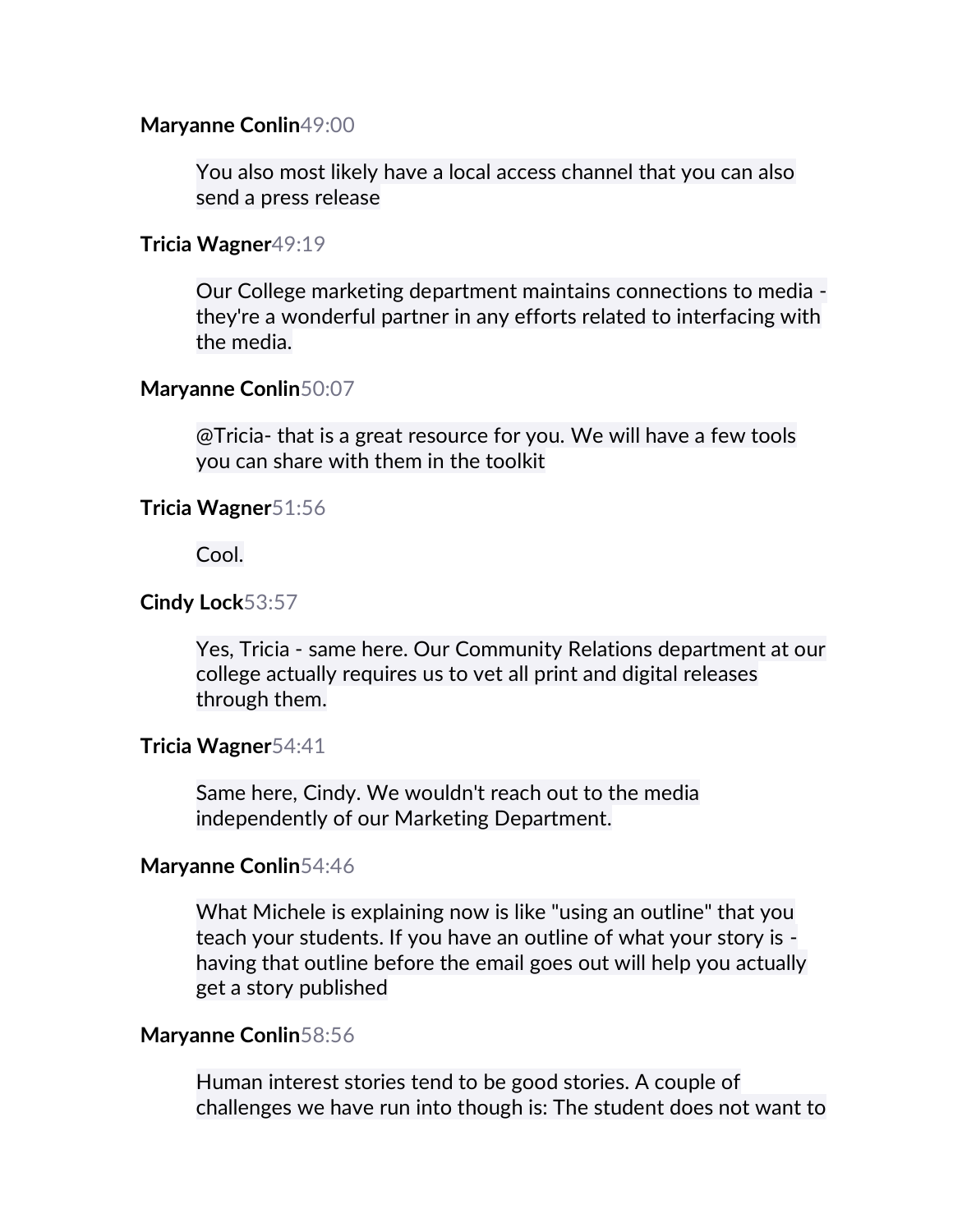have their photo take/name used - the student has limited time to meet a reporter. So, check up front!

### **Megan Jones**01:01:01

Will there be any coordination to ensure multiple programs aren't contacting the same reporter with the same press release?

### **Michelle Jimenez**01:03:09

For those who have Community Relations Department, that is awesome. Definitely makes the process easier.

### **Michelle Jimenez**01:04:49

@Megan - I am not aware of coordination efforts at this point. However, if a reporter receives multiple releases, that is not necessarily a bad thing…it may pique their interest.

#### **Sue Barauski**01:05:35

Coordination of contacts with reporters could be done through each APC

### **Cindy Lock**01:07:00

Yes, our Community Relations will even write up the story and get it "press ready" and send it to area media. I would think anyone in a community college would have similar departments/offices. Might be good to get them on board early in the process of this Adult Ed. campaign in our respective areas.

#### **Megan Jones**01:08:47

Waubonsee Community College has a similar partnership with Techmer PM, a local manufacturer that pays its employees to attend our on-site ELA class. It's a great employee benefit that helps them recruit employees in a very tight job market.

# **Sarah Goldammer**01:10:04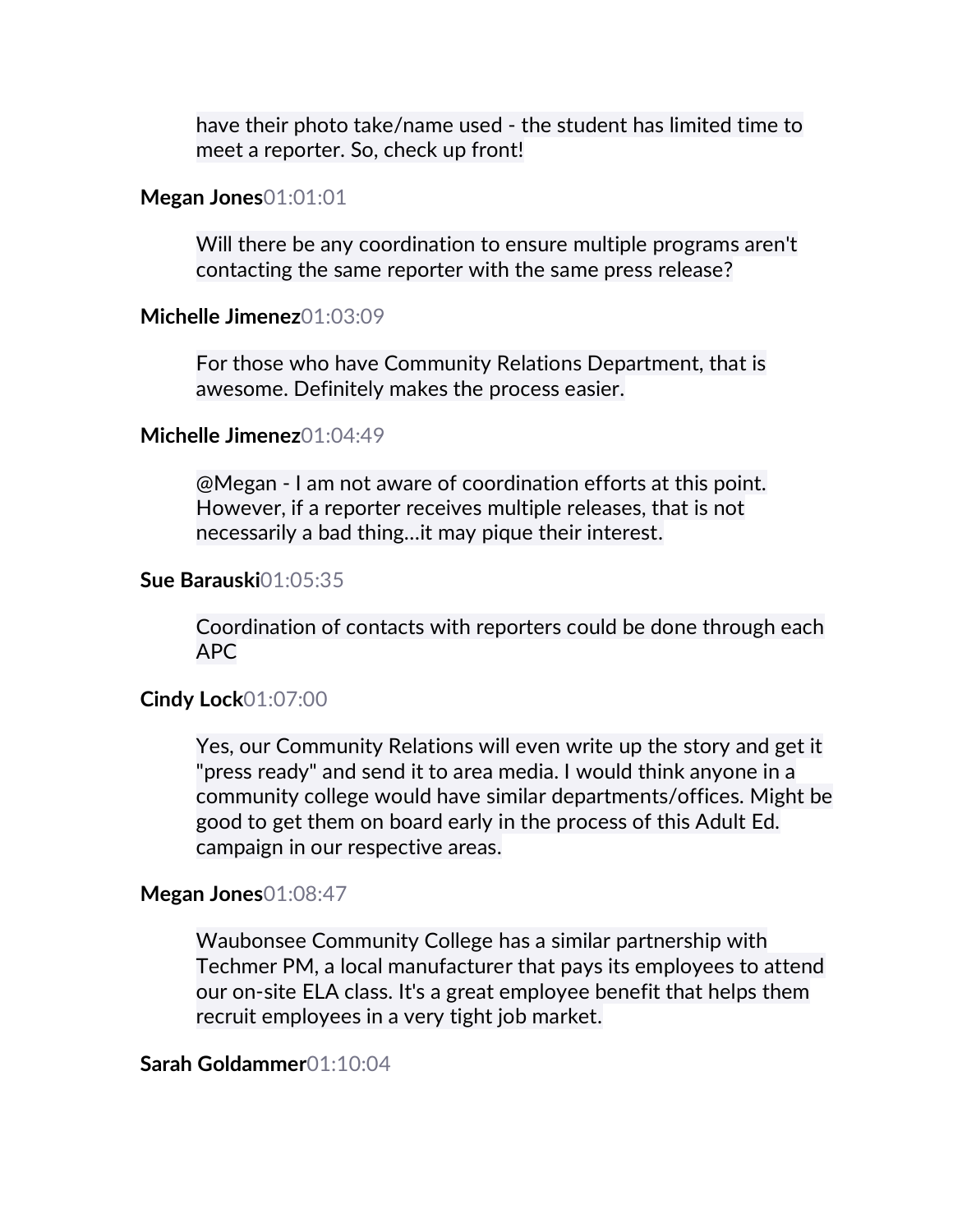Thanks for sharing your valuable program, Megan! That sounds awesome.

## **Sarah Goldammer**01:10:53

Sarah Goldammer sgoldam@siue.edu for information and assistance on training and employer partnerships

**Celina Shands**01:11:10

Thank you Sarah - - awesome info!

# **Jenny Siegfried (she/her)**01:22:23

Register for Webinar 6 on February 10th here: https://cvent.me/a84L2q

# **Laura Sherwood**01:22:39

If you need a PD certificate for today's webinar, please email Laura Sherwood at lsherwood@cntrmail.org.

# **Maryanne Conlin**01:22:53

https://yourpathyourfuture.org/campaign-toolkit/

# **Jenny Siegfried (she/her)**01:24:44

You can stay up-to-date on the campaign, view recorded webinars, and register for the next webinar in the Outreach series here: http://www2.iccb.org/excellence/ael-outreach-campaign/

# **Celina Shands**01:24:47

Thank you all!

# **Maryanne Conlin**01:24:52

Any other questions?

# **Monica Molina**01:25:16